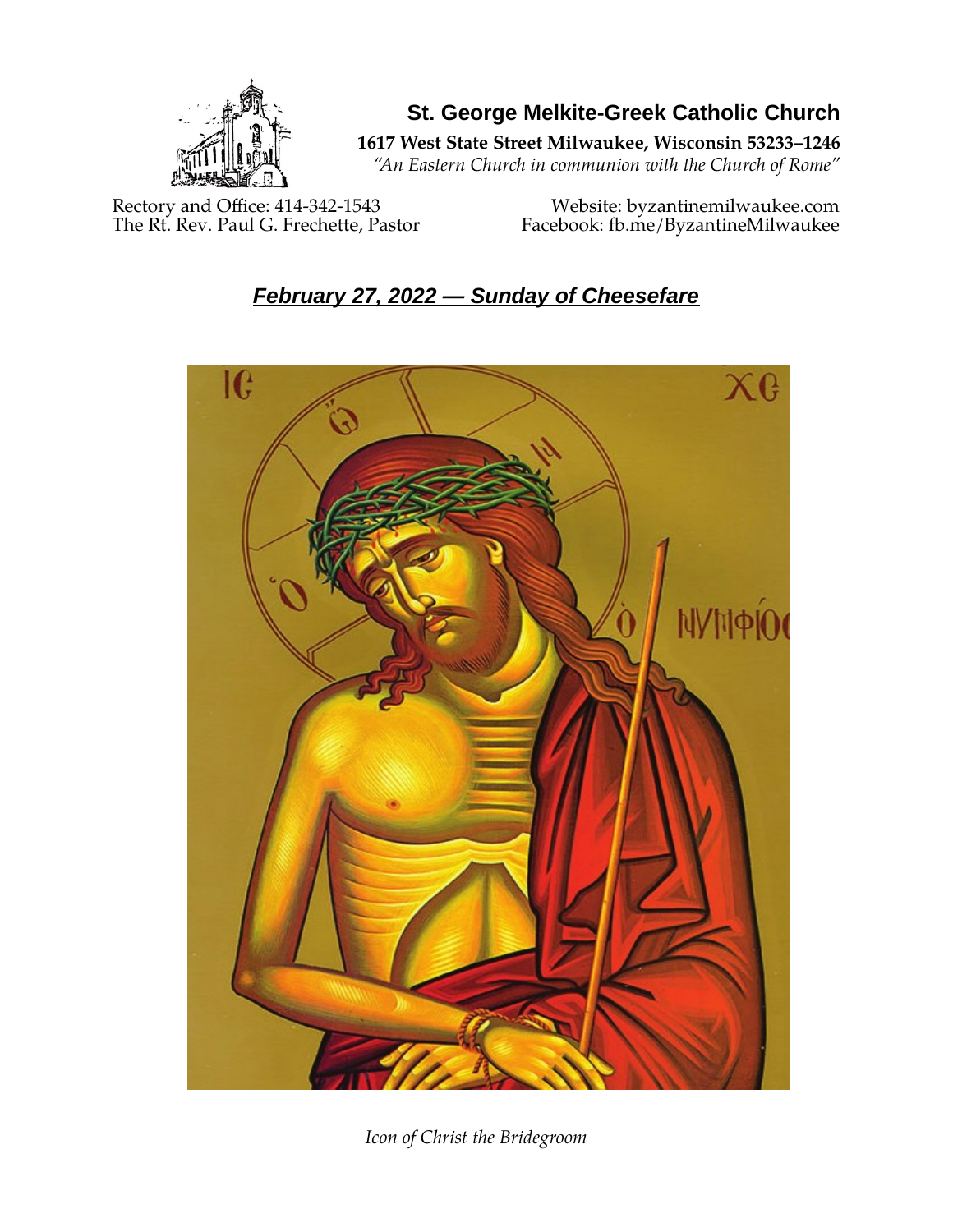February 27, 2022 — Sunday of Cheesefare

#### **St. George Melkite-Greek Catholic Church**

**1617 West State Street Milwaukee, Wisconsin 53233–1246**

*"An Eastern Church in communion with the Church of Rome"* Rectory and Office: 414-342-1543 Website: [byzantinemilwaukee.com](https://byzantinemilwaukee.com/) The Rt. Rev. Paul G. Frechette, Pastor Facebook: fb.me/ByzantineMilwaukee

#### *Divine Liturgy*

*Livestreams and recordings of services on the parish's Facebook page: [facebook.com/pg/Byzan](https://www.facebook.com/pg/ByzantineMilwaukee/videos/)[tineMilwaukee/videos/.](https://www.facebook.com/pg/ByzantineMilwaukee/videos/) An account is not needed.*

**Intention:** Happy and eternal repose of the soul of Sr. M. FABIA Pawlak (req. by Fr. Philaret)

#### **Hymns**

**Troparion of the Resurrection (Tone 7):**Through your Cross You destroyed death, You opened Paradise to the thief, and turned into joy the mourning of the ointment bearing women, and You ordered your Apostles to proclaim that You rose, O Christ God, Bestowing great mercy upon the world.

**Troparion of St. George:** St. George: O Great among the saints and glorious martyr, George, since you are a deliverer of captives, a doctor for the sick and a noble attendant to kings, intercede for us to Christ God, that he may save our souls!

**Kontakion of Cheesefare:** O You who guide men toward wisdom, and give them intelligence and understanding, instructor of the ignorant and helper of the poor, strengthen and enlighten my heart, O Lord, give me word, O Word of the Father, for behold I will not refrain my lips from crying out to You: O merciful One, have mercy on me who have fallen.

**Prokimenon:** Sing praise to our God, sing praise! Sing praise to our King, sing praise!

*Stichon:* All you peoples, clap your hands! Shout to God with cries of gladness.

**Apostolic Reading:** Romans 13:11-14:4

Brethren, now our salvation is nearer than when we came to believe. The night is far advanced: the day is at hand. Let us therefore lay aside the works of darkness, and put on the armor of light. Let us walk becomingly as in daytime, not in revelry and drunkenness, not in debauchery and wantonness, not in strife and jealousy. But put on the Lord Jesus Christ, and as for the flesh, pay no attention to its lusts.

But whoever is weak in faith, receive him without arguing about opinion. For one believes he may eat all things but another who is weak, let him eat vegetables. Let not the one who eats despise the one who does not; and let not the one who does not eat judge the one who does, for God has received him. Who are you to judge another's servant? To his own master he stands or falls but he will stand, for God is able to make him stand.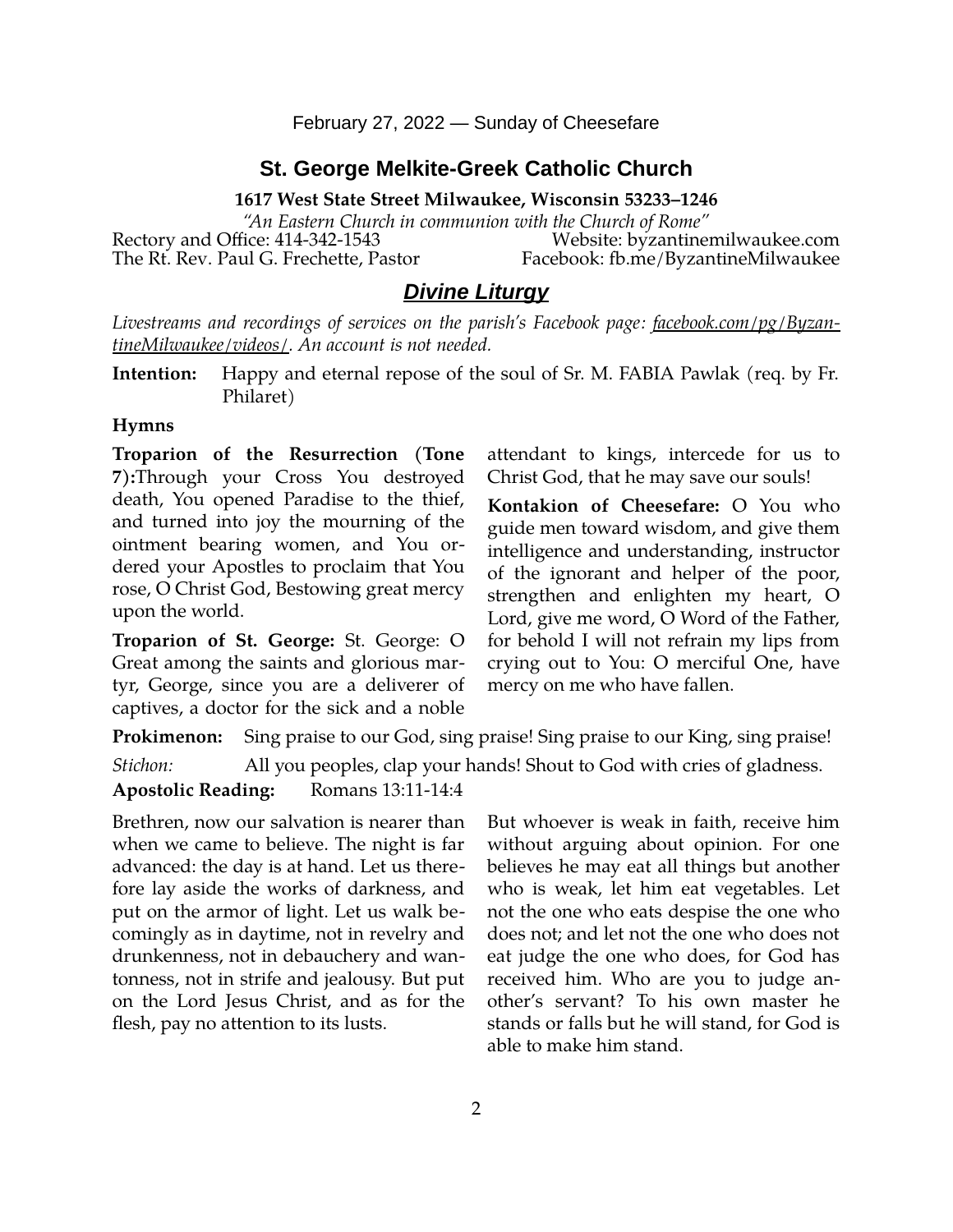#### February 27, 2022 — Sunday of Cheesefare

**Alleluia:** In you, O lord, I have hoped: let me never be put to shame. In your Justice, save me and deliver me.

*Stichon:* Be for me a protecting God, a sheltering house to save me.

**Gospel:** "If you forgive men their trespasses…" Mt 6:14-21

The Lord said, "If you forgive men their offenses, your heavenly Father will also forgive you. But if you do not forgive men their offenses, neither will your father forgive you your offenses. And when you fast, do not look gloomy like the hypocrites, who disfigure their faces in order to appear to men as fasting. Amen I say to you they have had their reward. But you, when you fast, anoint your head and wash your face, so that you may not be seen by

men to fast, but by your father, who is in secret; and your Father, who sees in secret, will reward you. Do not lay up for yourselves treasures on earth, where worm and rodent consume, and where thieves break in and steal; but lay up for yourselves treasures in heaven, where neither worm nor rodent consumes, nor thieves break in and steal. For where your treasure is, there also will be your heart."

### **Stewardship**

Last Sunday: candles=\$3.00; ordinary collections=\$717.00. Thanks for your generosity!

Owed to eparchy (assessment, retirement and medical insurance; last updated February 12, 2022): \$36025

Donation letters for tax purposes were mailed last week. Please contact Benjamin Neumann with any questions: [benjamin@byzantinemilwaukee.com](mailto:benjamin@byzantinemilwaukee.com).

Want to automate donations? One-time or monthly payments via **PayPal**: [byzantinemil](https://byzantinemilwaukee.com/donate/)[waukee.com/donate.](https://byzantinemilwaukee.com/donate/) Use your bank's **online billpay** (payee information): St. George's Syrian Congregation · 1617 W State St · Milwaukee, WI 53233-1246; phone: (414) 342- 1543; email: [info@byzantinemilwaukee.com](mailto:info@byzantinemilwaukee.com).

### **Prayer List**

Please remember—All those who are sick and in need: Alice Herro\*, Nick Langenfeld, Barb Moden (sister of Jan Taylor), Eva Nora (niece of the Noras), Bob Peterson, Joe Radanovich, the Rebholz family, Eva Saseen (Theresa and Janelle Herro's niece), Jan Taylor, Kathy Tomaz, John Zambo and Kathy Zambo. For those we have been asked to pray for: Justin & Krysten Hager (Jan Taylor). For those who have died: Margaret Littlefield (mother of Fr. Philaret).

\* Please particularly remember Alice Herro who has been having health issues recently.

# **Schedule for This Week**

**Monday:** *Start of Great Lent* **Wednesday:** *Day of Prayer and Fasting in Solidarity with Ukraine*  6pm Great Compline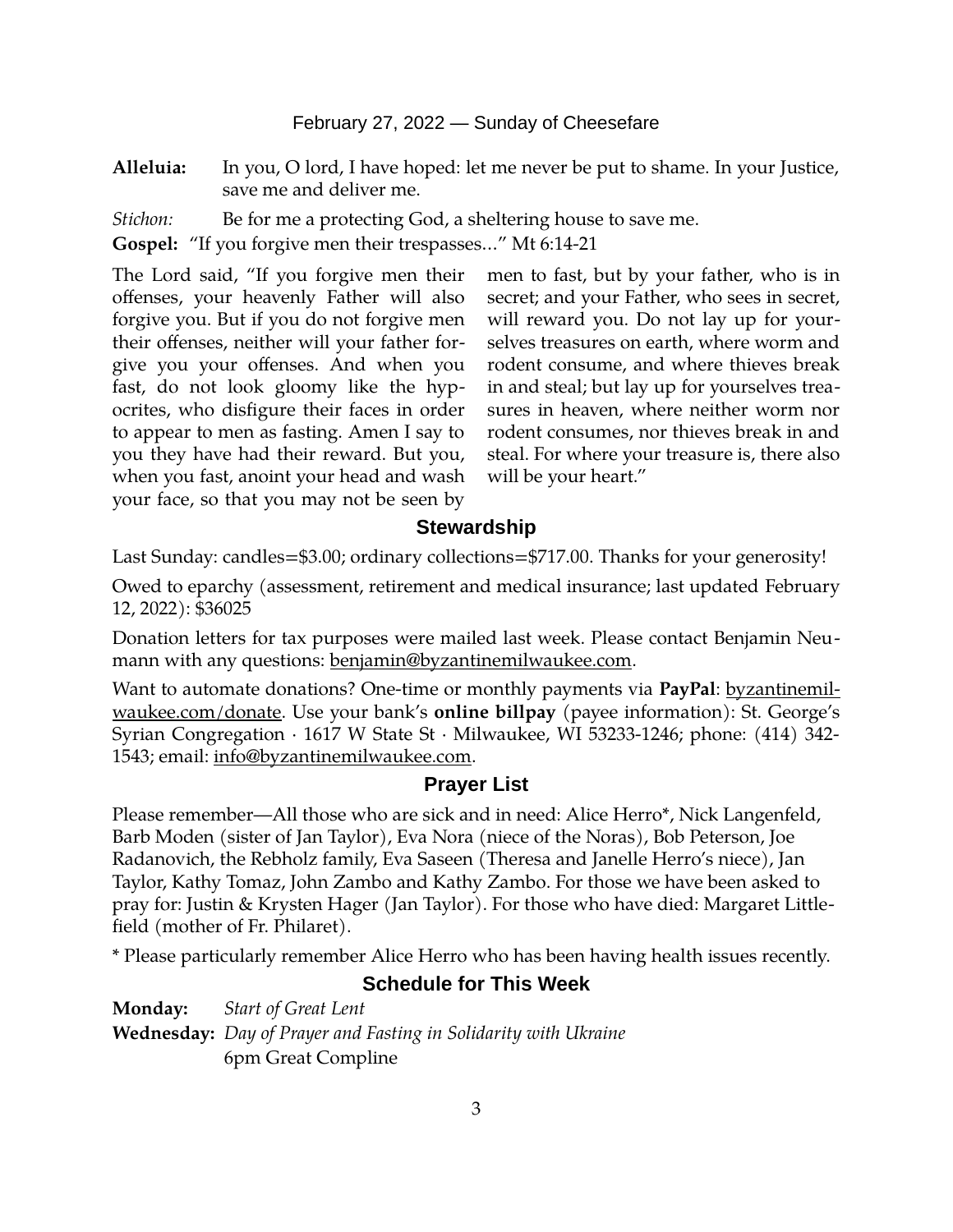### February 27, 2022 — Sunday of Cheesefare

| Friday:   | 6pm Akathist Service                                       |  |
|-----------|------------------------------------------------------------|--|
| Saturday: | Saturday of the Great among the Martyrs Theodore           |  |
| Sunday:   | First Sunday of Lent                                       |  |
|           | 10:30am Divine Liturgy                                     |  |
|           | After Liturgy, Forty-day Memorial for Margaret Littlefield |  |
|           | Mercy Meal                                                 |  |
|           |                                                            |  |

## **Coming Up**

| March 25 <sup>th</sup> : | Annunciation of the Mother of God |
|--------------------------|-----------------------------------|
| April $10^{th}$ :        | Palm Sunday                       |
| April $17th$ :           | <b>Holy Resurrection</b>          |

# **Practical Suggestions for Fasting**

Fasting, like prayer, is something we can grow into. If you are not accustomed to fasting, it can be helpful to begin at one level and deepen your practice as your grow in your life in Christ. The following plan might be helpful.

**Beginning level:** On Wednesdays and Fridays do not eat any meat and offer a brief prayer several times throughout the day. During the fasting seasons of Great Lent and the Dormition Fast, attend at least one Leneten Service each week. Before the Presanctified Liturgy during Great Lent, do not eat anything for several hours.

**A deeper level:** In addition to the above, on fast days, do not eat anything before noon and no meat thereafter. Keep additional fast days during the fasting seasons. During Great Lent, in addition to avoiding meat on Wednesdays and Fridays, also avoid dairy products. Attend two Lenten Services weekly and preform some act of charity each day

**A further level:** In addition to the above, keep each day in the fasting seasons as a fast day. Attend all the Divine Services during the fasting seasons. Replace entertainments such as TV, movies, shopping, etc. with prayer, spiritual reading and acts of charity.

# **Winter Weather**

Please take care with winter weather. Even if services are not canceled, only come if it is safe for you to travel.

# **[COVID-19](mailto:j1ordan2000@yahoo.com)**

According to the Milwaukee Health Department, the best way to stop the community spread of COVID-19 is to take preventative action to protect yourself and others:

- Get a COVID-19 vaccine as soon as you can [\(city.milwaukee.gov/CovidVax\)](https://city.milwaukee.gov/CovidVax). Vaccines are safe and readily available at walk-in clinics throughout the community for anyone over the age of 12 years old.
- Wear a mask that covers your nose and mouth to help protect yourself and others, and stay at least 6 feet apart from others who don't live with you.